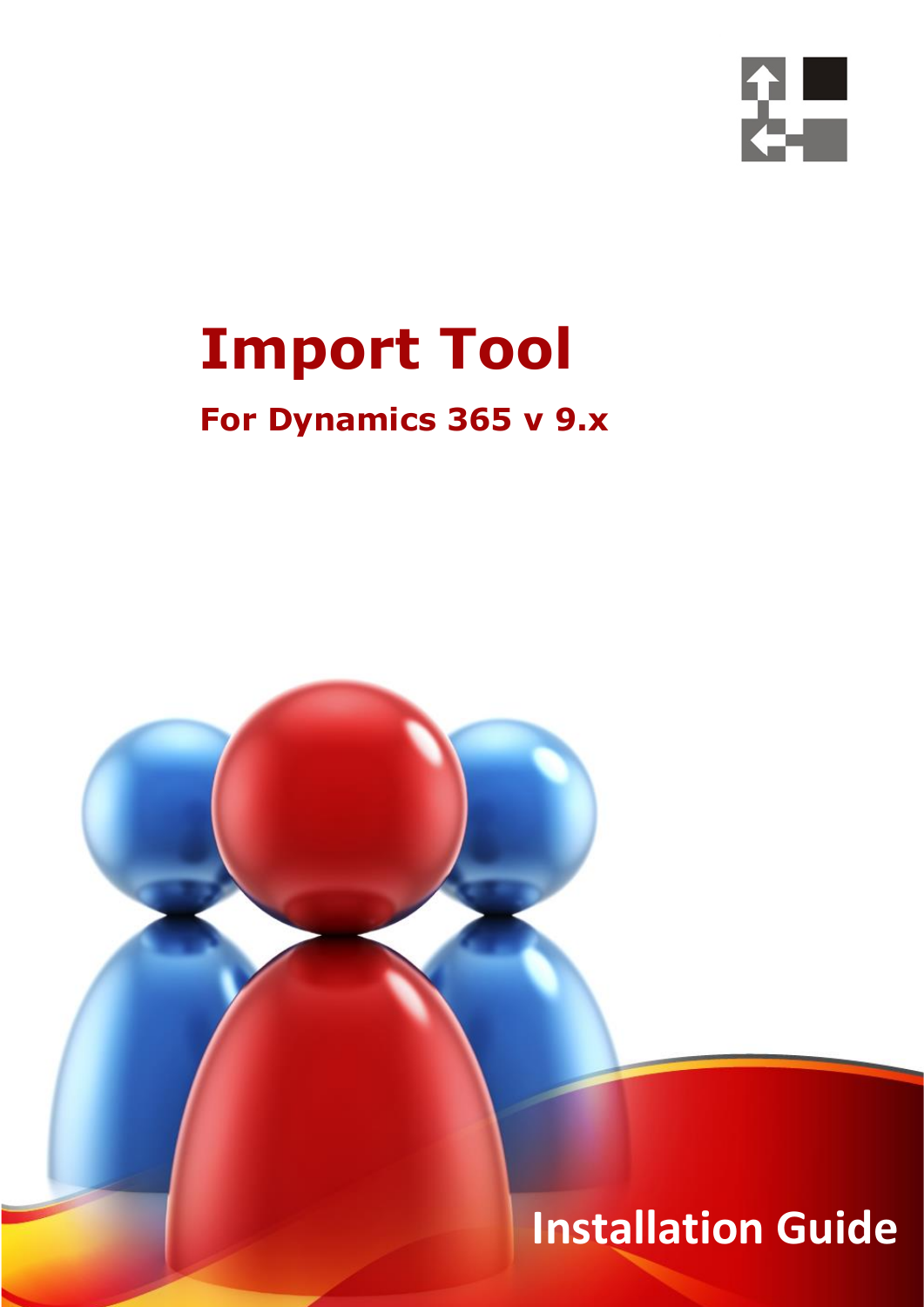| Copyright                  | Copyright © 2021 Dynamics Professional Solutions. All rights reserved.<br>Complying with all applicable copyright laws is the responsibility of the user.<br>Without limiting the rights under copyright, no part of this document may be<br>reproduced, stored in or introduced into a retrieval system, or transmitted in<br>any form or by any means (electronic, mechanical, photocopying, recording, or<br>otherwise), or for any purpose, without the express written permission of<br>Dynamics Professional Solutions.                                                                                                                                                                                                                                                                                                                                                                                                                                   |
|----------------------------|-----------------------------------------------------------------------------------------------------------------------------------------------------------------------------------------------------------------------------------------------------------------------------------------------------------------------------------------------------------------------------------------------------------------------------------------------------------------------------------------------------------------------------------------------------------------------------------------------------------------------------------------------------------------------------------------------------------------------------------------------------------------------------------------------------------------------------------------------------------------------------------------------------------------------------------------------------------------|
| Warranty<br>disclaimer     | Dynamics Professional Solutions disclaims any warranty regarding the sample<br>code contained in this documentation, including the warranties of<br>merchantability and fitness for a particular purpose                                                                                                                                                                                                                                                                                                                                                                                                                                                                                                                                                                                                                                                                                                                                                        |
| Limitation of<br>liability | The content of this document is furnished for informational use only, is subject<br>to change without notice, and should not be construed as any type of<br>commitment by Dynamics Professional Solutions. Dynamics Professional<br>Solutions assumes no responsibility or liability for any errors or inaccuracies<br>that may appear in this manual.                                                                                                                                                                                                                                                                                                                                                                                                                                                                                                                                                                                                          |
| License agreement          | END USER SOFTWARE LICENSE AGREEMENT - PLEASE READ THIS AGREEMENT CAREFULLY                                                                                                                                                                                                                                                                                                                                                                                                                                                                                                                                                                                                                                                                                                                                                                                                                                                                                      |
|                            | By installing, copying or otherwise using the SOFTWARE, you agree to be bound by the terms of this<br>EULA. If you do not agree to the terms of this EULA, the LICENSOR is unwilling to license the SOFTWARE<br>to you. In such event, you may not use or copy the SOFTWARE, and you should promptly contact the<br>LICENSOR for instructions on return of the product.                                                                                                                                                                                                                                                                                                                                                                                                                                                                                                                                                                                         |
|                            | THIS IS A LICENSE AGREEMENT ("AGREEMENT") BETWEEN DYNAMICS PROFESSIONAL SOLUTIONS LTD<br>("LICENSOR"), AND YOU ("LICENSEE" OR "YOU") FOR USE OF THE ACCOMPANYING SOFTWARE AND<br>USER DOCUMENTATION (THE "SOFTWARE"). LICENSOR IS WILLING TO GRANT YOU THE LICENSE TO<br>USE THE SOFTWARE ACCORDING ONLY ON THE CONDITION THAT YOU ACCEPTS ALL TERMS IN THIS<br>AGREEMENT.                                                                                                                                                                                                                                                                                                                                                                                                                                                                                                                                                                                      |
|                            | The SOFTWARE includes computer software, the associated media, any printed materials, and any<br>"online" or electronic documentation.                                                                                                                                                                                                                                                                                                                                                                                                                                                                                                                                                                                                                                                                                                                                                                                                                          |
|                            | COPYRIGHT. The Software is protected by copyright laws and international copyright treaties, as<br>1.<br>well as other intellectual property laws and treaties. All title and copyrights in and to the Software<br>and any printed or electronic materials accompanying the Software are owned by the Licensor or its<br>suppliers.                                                                                                                                                                                                                                                                                                                                                                                                                                                                                                                                                                                                                             |
|                            | GRANT OF LICENSE. This EULA grants you the following rights: Software Installation and Use.<br>2.                                                                                                                                                                                                                                                                                                                                                                                                                                                                                                                                                                                                                                                                                                                                                                                                                                                               |
|                            | RESTRICTIONS. You may not delete or obscure any copyright, trademark or other proprietary notice<br>3.<br>on the Software or accompanying printed materials. You may not decompile, modify, reverse<br>engineer, disassemble or otherwise reproduce the Software. You may not copy, rent, lease,<br>sublicense, distribute, publicly display the Software, create derivative works based on the Software<br>or otherwise commercially exploit the Software. You may not "hack," "crack," or otherwise attempt<br>to circumvent any copy protection, access control, or license-enforcement mechanisms associated<br>with or related to the Software. You may not electronically transmit the Software from one<br>computer, console or other platform to another or over a network. You may not use any backup or<br>archival copy of the Software for any purpose other than to replace the original copy in the event<br>it's destroyed or becomes defective. |
|                            | TERMINATION. This Agreement is effective until terminated. You may terminate this Agreement at<br>4.<br>any time by destroying the Software. This Agreement will terminate automatically without notice<br>from Licensor if you fail to comply with any provision of this Agreement. Upon notice of termination,<br>you agree to promptly destroy all of your copies of the Software. All provisions of this Agreement as<br>to warranties, limitation of liability, remedies and damages will survive termination.                                                                                                                                                                                                                                                                                                                                                                                                                                             |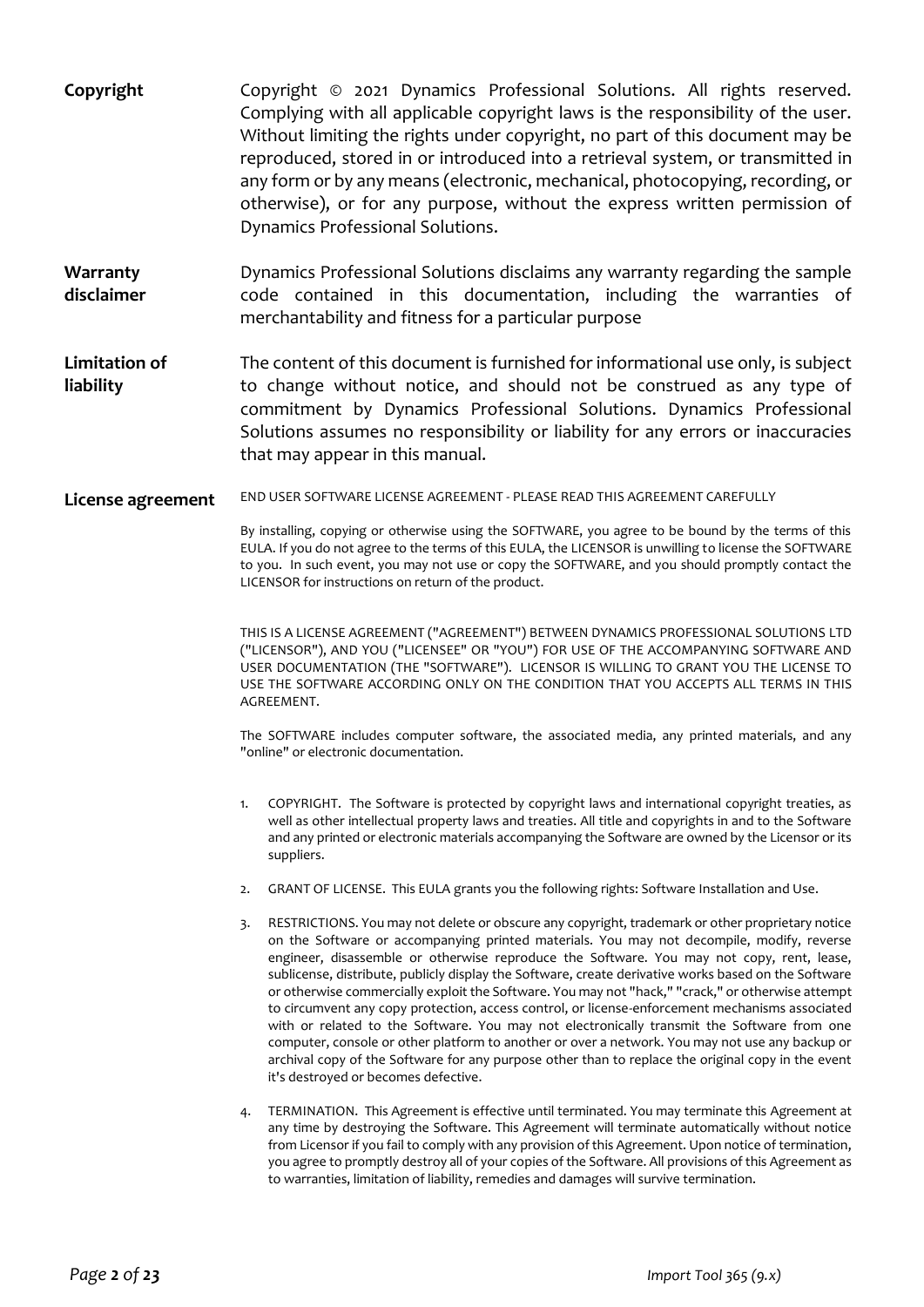#### 5. LIMITED WARRANTY

THIS SOFTWARE IS LICENSED "AS IS." THE COMPANY MAKES NO WARRANTIES, EXPRESSED OR IMPLIED, INCLUDING WITHOUT LIMITATION THE IMPLIED WARRANTIES OF MERCHANTABILITY OF FITNESS FOR A PARTICULAR PURPOSE, REGARDING THE SOFTWARE. THE COMPANY DOES NOT WARRANT, GUARANTEE OR MAKE ANY REPRESENTATIONS REGARDING THE USE OR THE RESULTS OF THE USE OF THE SOFTWARE IN TERMS OF ITS CORRECTNESS, ACCURACY, RELIABILITY, CURRENTNESS OR OTHERWISE. THE ENTIRE RISK AS TO RESULTS AND PERFORMANCE OF THE SOFTWARE, AND ITS INTERACTION WITH OTHER EQUIPMENT OR SOFTWARE OWNED OR USED BY YOU, IS ASSUMED BY YOU. SOME TERRITORIES DO NOT PERMIT THE EXCLUSION OF IMPLIED WARRANTIES. THE ABOVE EXCLUSION MAY NOT APPLY TO YOU.

IN NO EVENT WILL THE COMPANY, AND ITS DIRECTORS, OFFICERS OR AGENTS (COLLECTIVELY THE COMPANY) BE LIABLE TO YOU FOR ANY CONSEQUENTIAL, INCIDENTAL OR INDIRECT DAMAGES (INCLUDING DAMAGES FOR LOSS OF BUSINESS PROFITS, BUSINESS INTERRUPTION, LOSS OF BUSINESS INFORMATION, AND THE LIKE) ARISING OUT OF THE USE OR THE INABILITY TO USE THE SOFTWARE EVEN IF THE COMPANY INC. HAS BEEN ADVISED OF THE POSSIBILITY OF SUCH DAMAGES. BECAUSE SOME STATES DO NOT ALLOW THE EXCLUSION OR LIMITATION OF LIABILITY FOR CONSEQUENTIAL DAMAGES, THE ABOVE LIMITATIONS MAY NOT APPLY TO YOU.

Copyright (c) 2006-2021 Dynamics Professional Solutions Ltd. All Rights Reserved.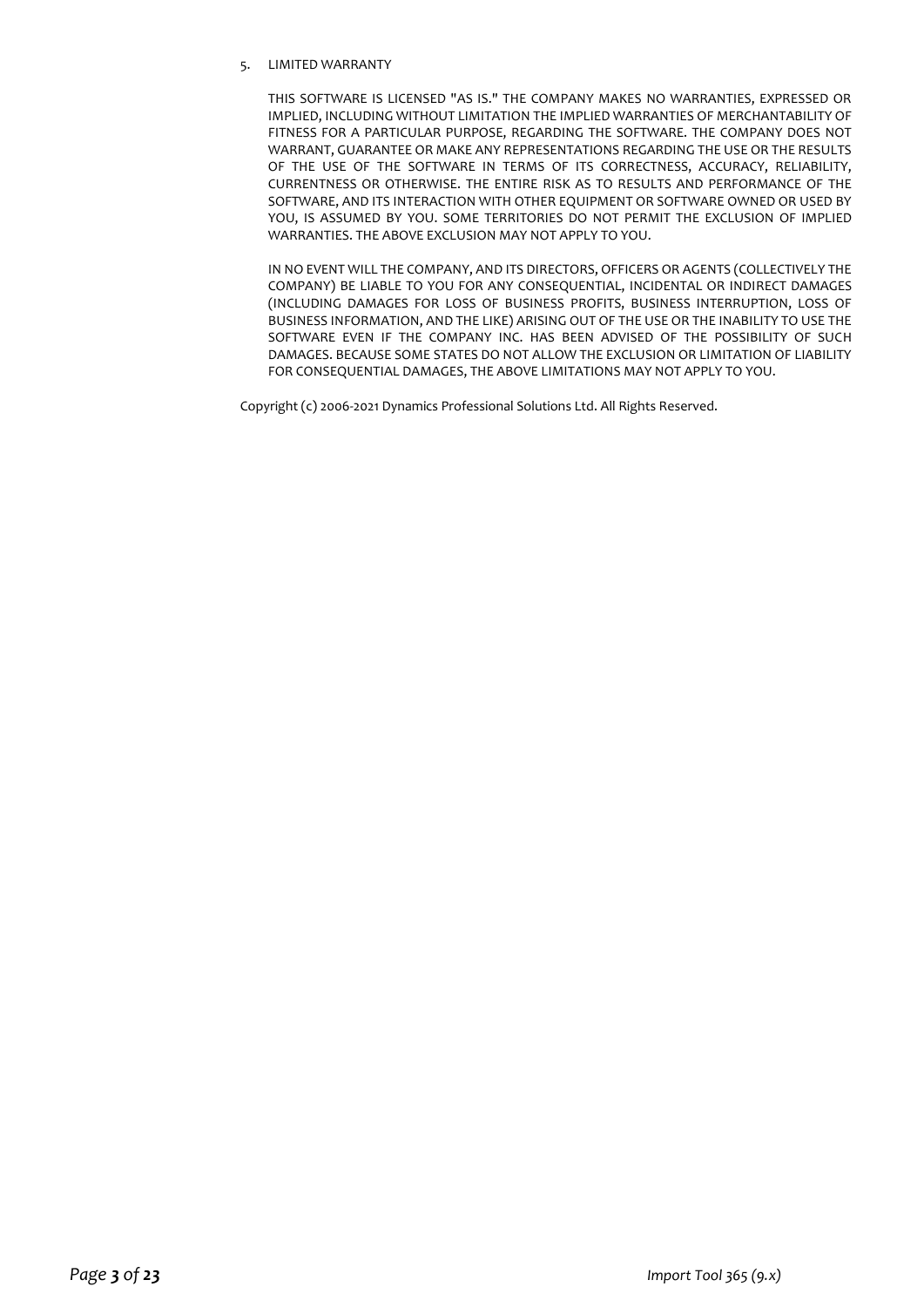#### **Table Of Contents**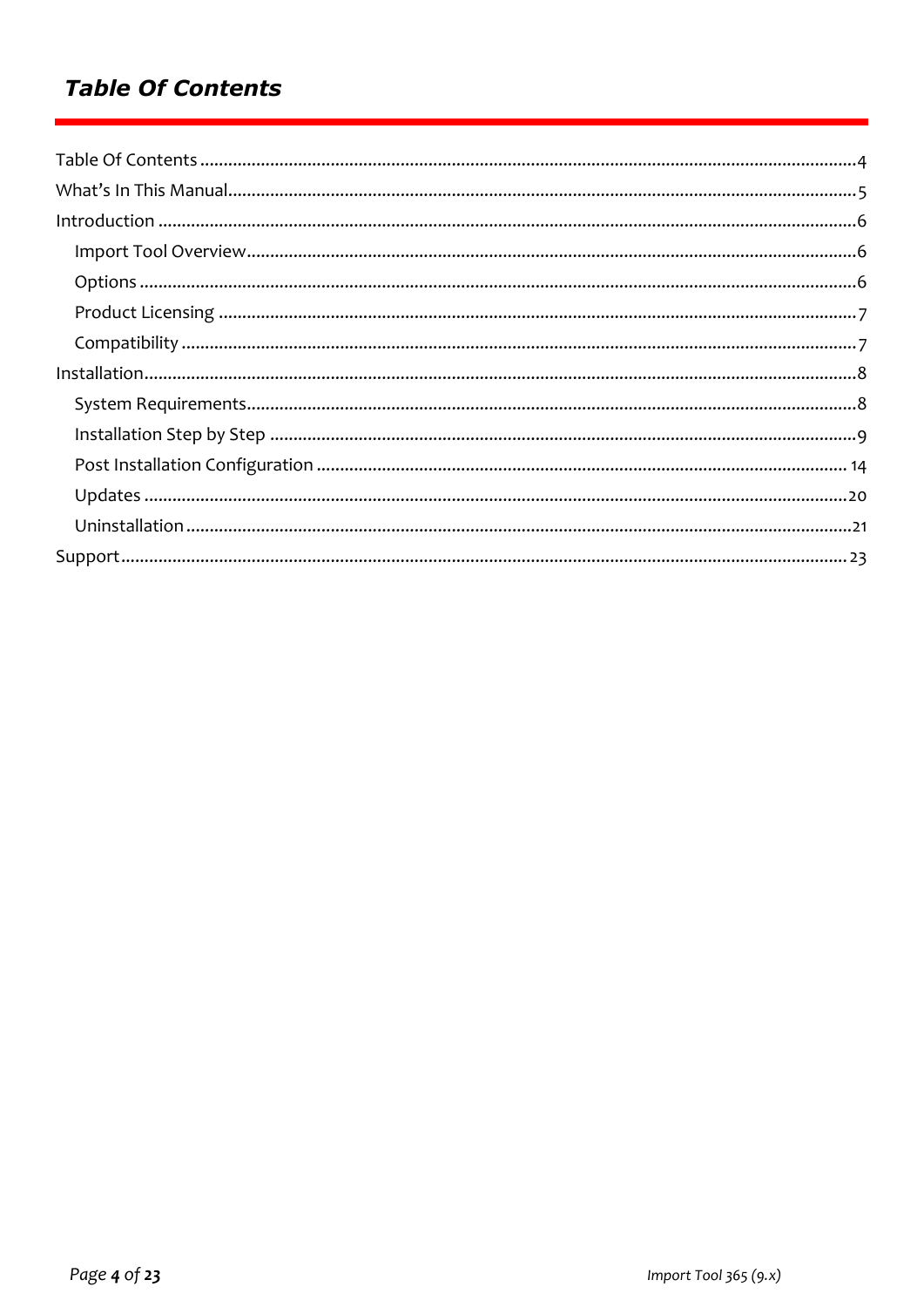This manual provides guidelines for installing and setting up Import Tool for Microsoft Dynamics CRM. It lists system requirements, contains step-by-step guide through the installation process, gives tips on troubleshooting and describes post installation configuration procedures.

The manual is divided into the following sections:

#### ➢ **Introduction**

In this chapter you can find basic information about Import Tool, its licensing and compatibility with Dynamics CRM.

#### ➢ **Installation**

In this chapter you can find information about system requirements, how to install and uninstall Import Tool. It also contains information about post installation configuration procedures.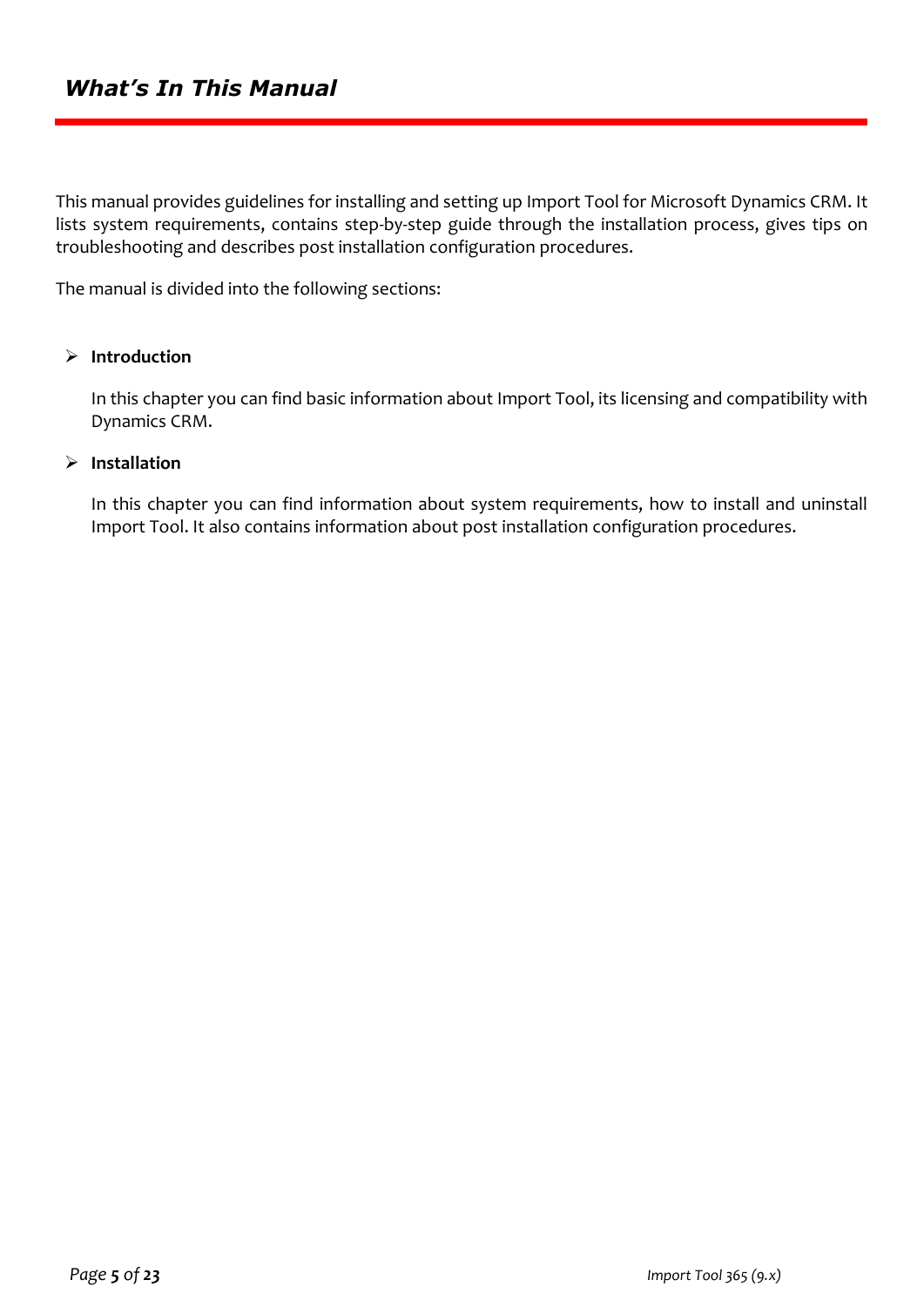This section contains a list of the supported databases and operating environments for Import Tool module, as well as the recommended system requirements for servers and client computers.

#### **Import Tool Overview**

Import Tool is a powerful application specifically designed to simplify the data import to Microsoft Dynamics CRM. It allows you to import or update all core entity types (Account, Contact, Lead, etc.), all elements of Product Catalog or any custom entities.

With the Import Tool you can:

- Import data from different sources:
	- o SQL Server
	- o Microsoft Excel
	- o Text files (csv, txt, xml)
	- o Any ODBC data provider
	- o Email mailbox using POP3 or IMAP protocol
- Save import projects containing mapping schema, use functions to transform the input data, create custom scripts and much more.
- Use different import modes: import new records, update existing records, perform both at the same time, delete unwanted records or change record status (for example activate, deactivate, etc.).
- Import data into custom entities and fields.
- Run import process from the command line which can be used to automate or schedule the import process.

#### **Options**

Import Tool comes in two versions: **60 Days License** version and **Full** version.

**60 Days License** is designed for the initial data imports and will work only for 60 days. This version should help customers to import essential data into Dynamics 365, test and make all necessary data updates at the beginning of the implementation process.

Full version is ideal for initial and on-going data imports as it has no expiration date. This is the best choice for customers that require regular updates to the data stored in Microsoft Dynamics CRM, for example when price lists need to be updated regularly, new products are frequently imported and so on.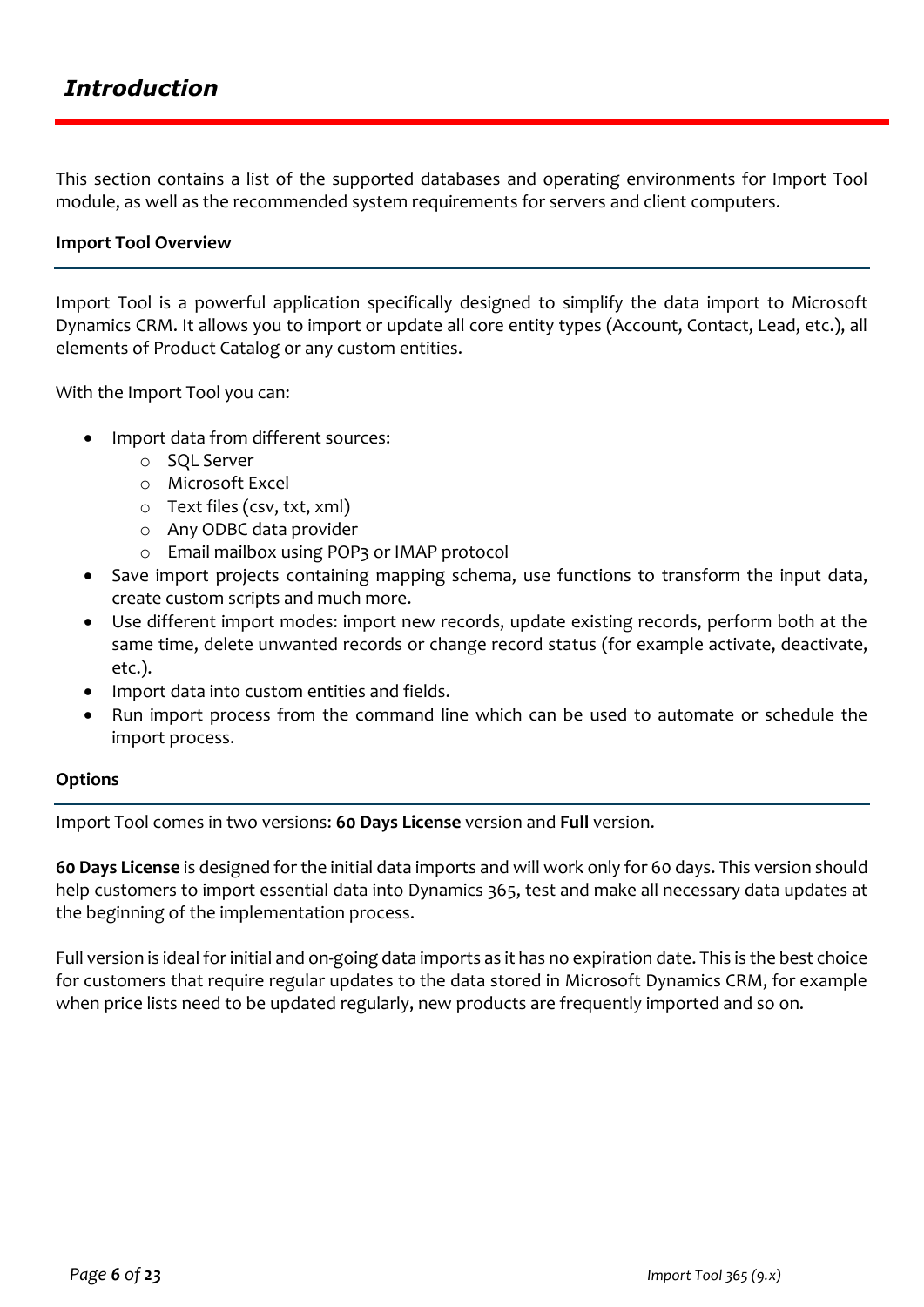#### **Demo Licenses**

Import Tool is licensed per Organization. Trial version is fully functional limited to importing or updating 5 records only. This is the only restriction when no registration key has been entered. Evaluation license is not needed.

#### **Compatibility**

Import Tool 365 is compatible with all deployment types of Microsoft Dynamics 365 version 9.x.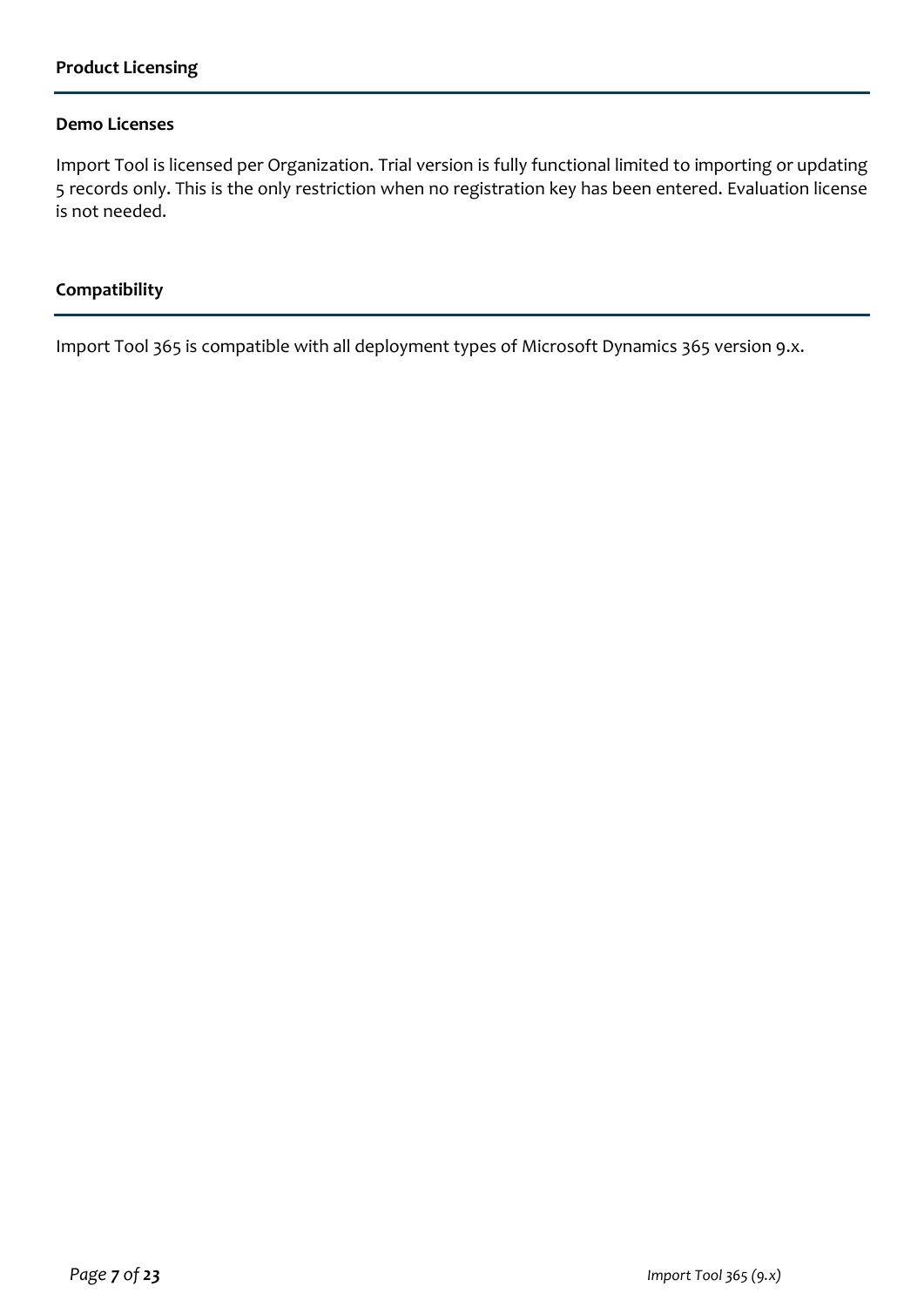In this chapter you can find information about system requirements, how to install and uninstall Import Tool. It also contains information about post installation configuration procedures.

#### **System Requirements**

This chapter contains a list of the supported databases and operating systems, as well as components that must be installed on a server before you can start Import Tool installation process.

#### ➢ **Supported operating systems**

Windows 10 (64-bit and 32-bit versions) Windows 8.1 or Windows 8 (64-bit and 32-bit versions) Microsoft Windows Server 2019 Microsoft Windows Server 2016 Microsoft Windows Server 2012 R2 Microsoft Windows Server 2012

#### ➢ **Required components**

Microsoft .NET Framework 4.7.2 Full – installer will download it and install if needed or alternatively you can download it and install separately from: https://dotnet.microsoft.com/download/dotnetframework/net472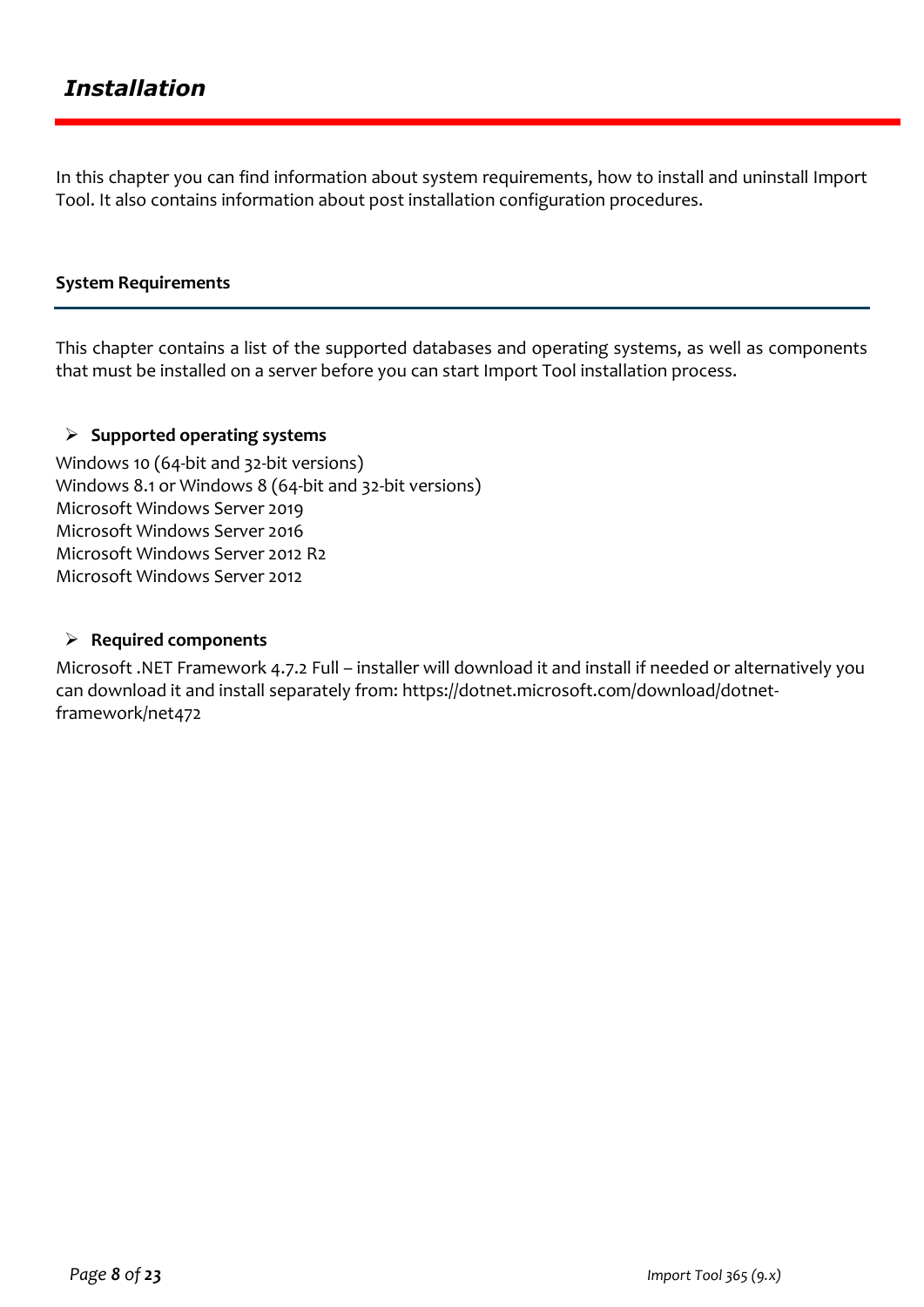The Import Tool installation does not have to be performed on the Microsoft CRM server. You must have an administrator privilege to run the installation.

#### **1. Installation file**

- a. Unzip *ImportTool \_365\_9.x.xxxxx.x.zip* file.
- *b.* Launch *ImportTool \_9.x.xxxxx.x.exe file*.

#### **2. Components**

There are two components that will be installed by the installer (if not installed already):

- Microsoft .NET Framework 4.7.2 installer will download it if required or you can install it separately from: https://dotnet.microsoft.com/download/dotnet-framework/net472
- Import Tool *365*

|                   | DPS Import Tool 365 Installer (9.1.20200.1)                                                                                                                                                 |         |       |  |
|-------------------|---------------------------------------------------------------------------------------------------------------------------------------------------------------------------------------------|---------|-------|--|
|                   | In order to $\int_X$ tall DPS Import Tool for Microsoft Dynamics CRM<br>365 (9.x) you must first install these components:<br>Microsoft .NET Framework 4.7.2 (Installed)<br>Import Tool x64 |         |       |  |
| Windows $10(x64)$ |                                                                                                                                                                                             | Install | Close |  |

Click install to start the installation process. Once first two components are installed, Import Tool setup will be launched.

|                   | DPS Import Tool 365 Installer (9.1.20200.1)                                                                          |         |       |  |
|-------------------|----------------------------------------------------------------------------------------------------------------------|---------|-------|--|
|                   | In order to install DPS Import Tool for Microsoft Dynamics CRM<br>365 (9.x) you must first install these components: |         |       |  |
| Import Tool x64   |                                                                                                                      |         |       |  |
| some time         | Installing Import Tool x64. Wait, this operation could take                                                          |         |       |  |
| Windows $10(x64)$ |                                                                                                                      | Install | Close |  |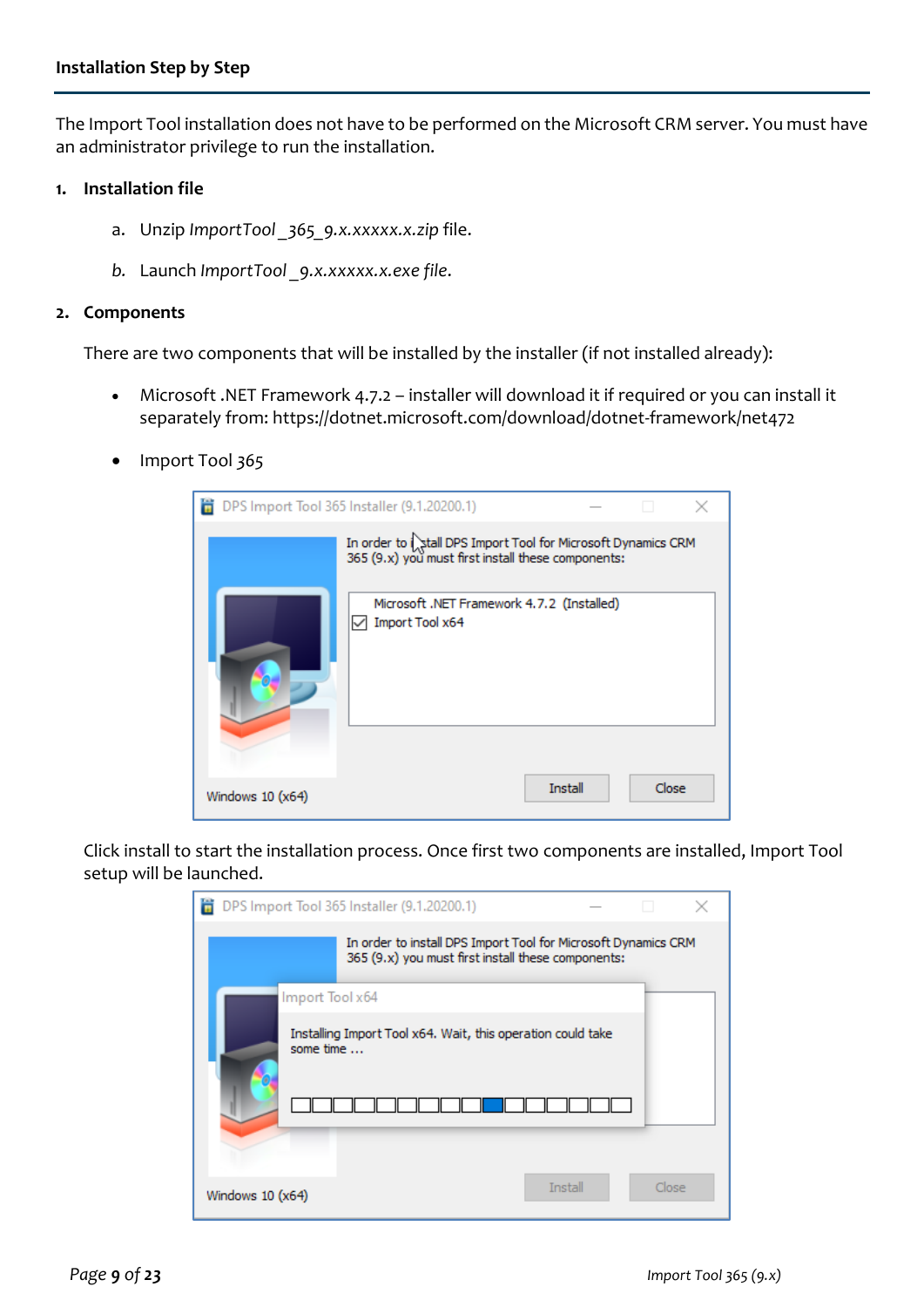#### **3. Welcome screen.**



In the Welcome screen click "Next".

#### **4. End-User License Agreement**

| in DPS Import Tool for Dynamics CRM 365 (9.x) Setup                                                                                                                                                                                                                                                                                                                        |  |
|----------------------------------------------------------------------------------------------------------------------------------------------------------------------------------------------------------------------------------------------------------------------------------------------------------------------------------------------------------------------------|--|
| <b>End-User License Agreement</b><br>Please read the following license agreement carefully.                                                                                                                                                                                                                                                                                |  |
| END USER SOFTWARE LICENSE AGREEMENT - PLEASE READ THIS<br><b>AGREEMENT CAREFULLY</b>                                                                                                                                                                                                                                                                                       |  |
| By installing, copying or otherwise using the SOFTWARE, you agree to be bound by<br>the terms of this EULA. If you do not agree to the terms of this EULA, the<br>LICENSOR is unwilling to license the SOFTWARE to you. In such event, you may<br>not use or copy the SOFTWARE, and you should promptly contact the LICENSOR<br>for instructions on return of the product. |  |
| THIS IS A LICENSE AGREEMENT ("AGREEMENT") BETWEEN DYNAMICS<br>PROFESSIONAL SOLUTIONS LTD ("LICENSOR"), AND YOU ("LICENSEE"<br>OR "YOU") FOR USE OF THE ACCOMPANYING SOFTWARE AND USER<br>DOCUMENTATION (THE "SOFTWARE"). LICENSOR IS WILLING TO                                                                                                                            |  |
| <b>Back</b><br>Cancel<br>I Aaree                                                                                                                                                                                                                                                                                                                                           |  |

If you agree with the terms of the license agreement, click "I agree" to continue the installation.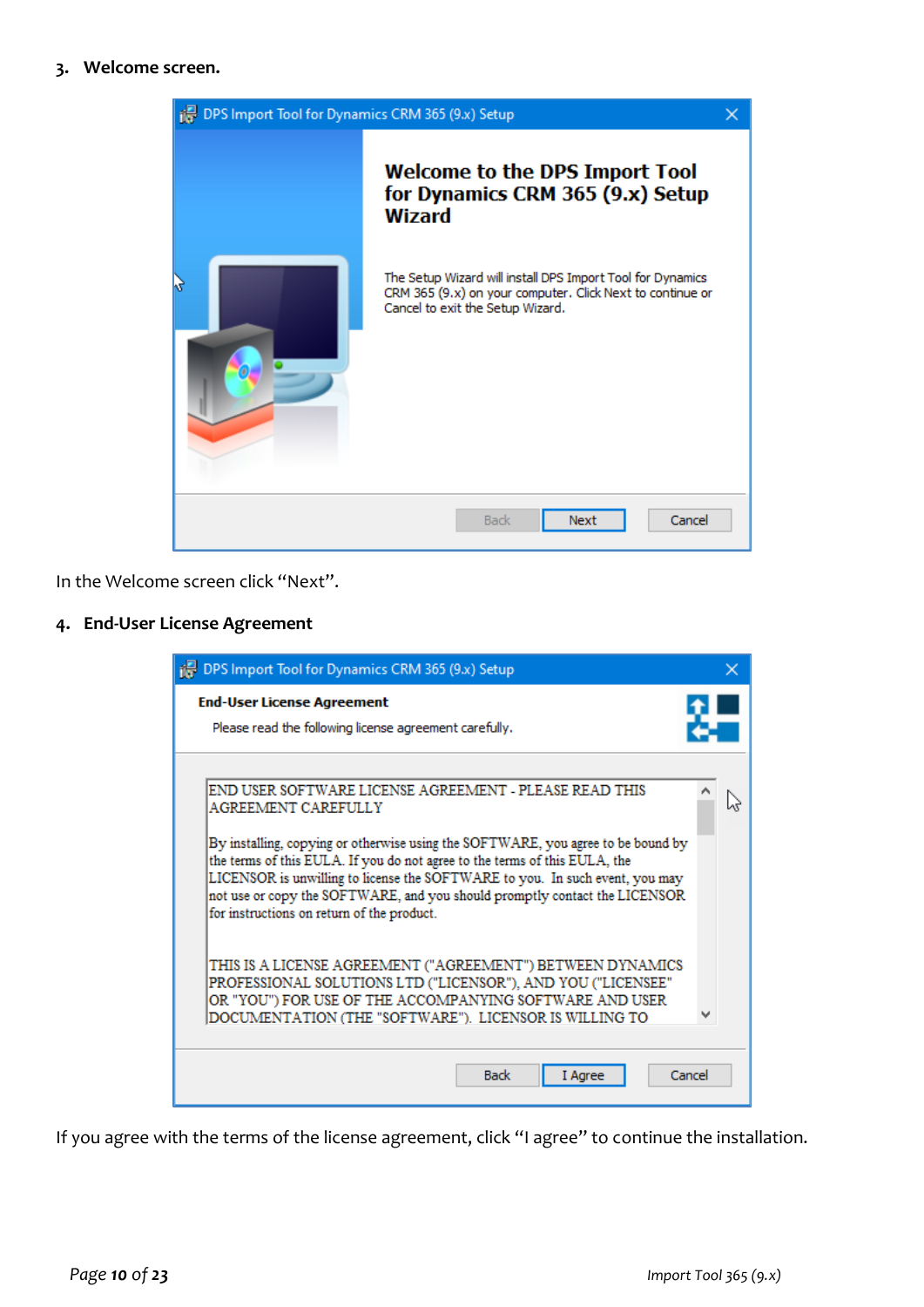#### **5. Destination Folder**



Select the directory where Import Tool should be installed. Click "Next" to install into default directory or click "Browse" and select the destination folder of your choice and click "Next".

#### **6. Ready to Install**



Click "Install" to begin the installation.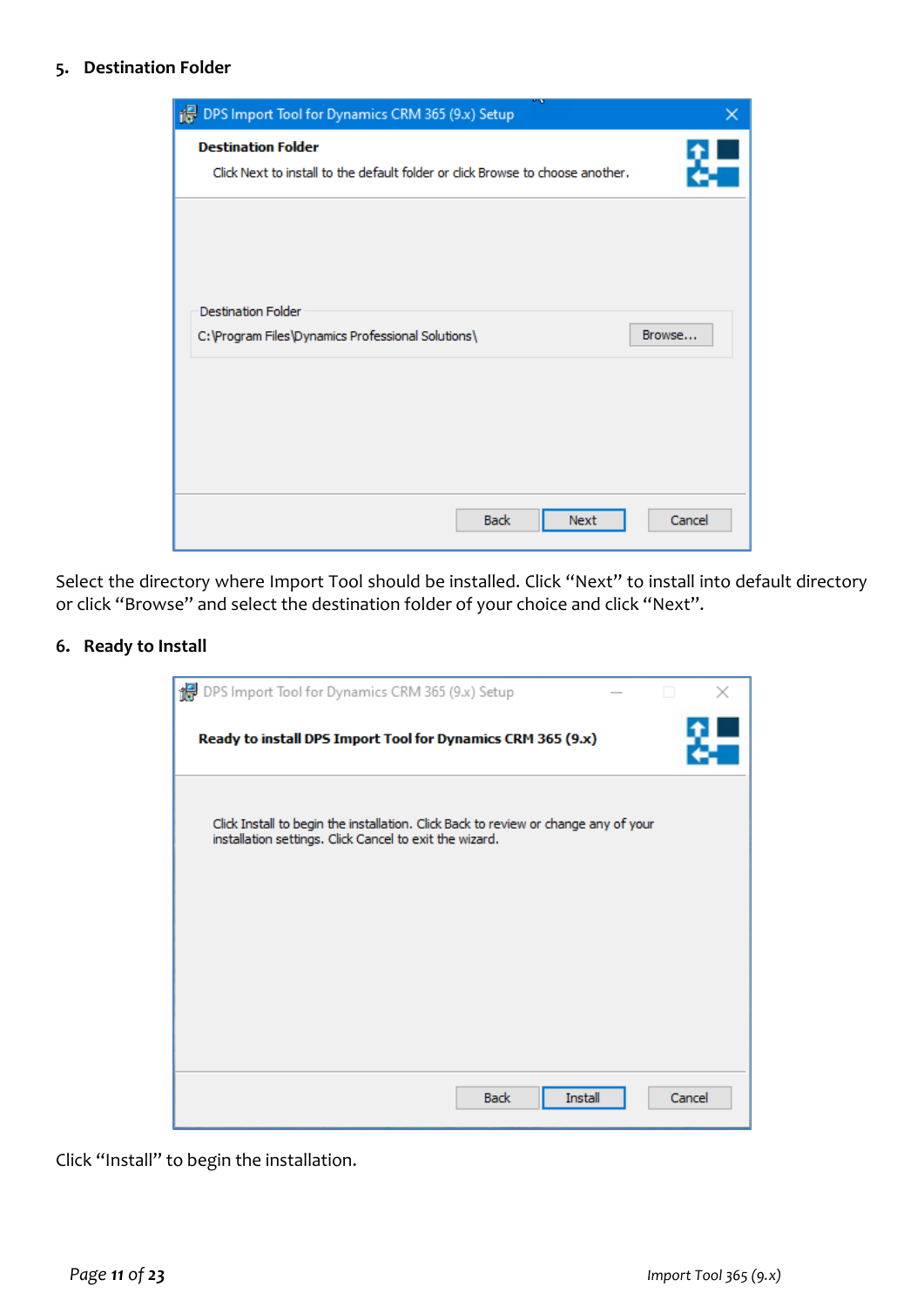**7. Installing DPS Import Tool for Dynamics 365**



Installation can take few minutes to complete.

#### **8. Installation Complete**



Click "Finish" button to close the installation wizard.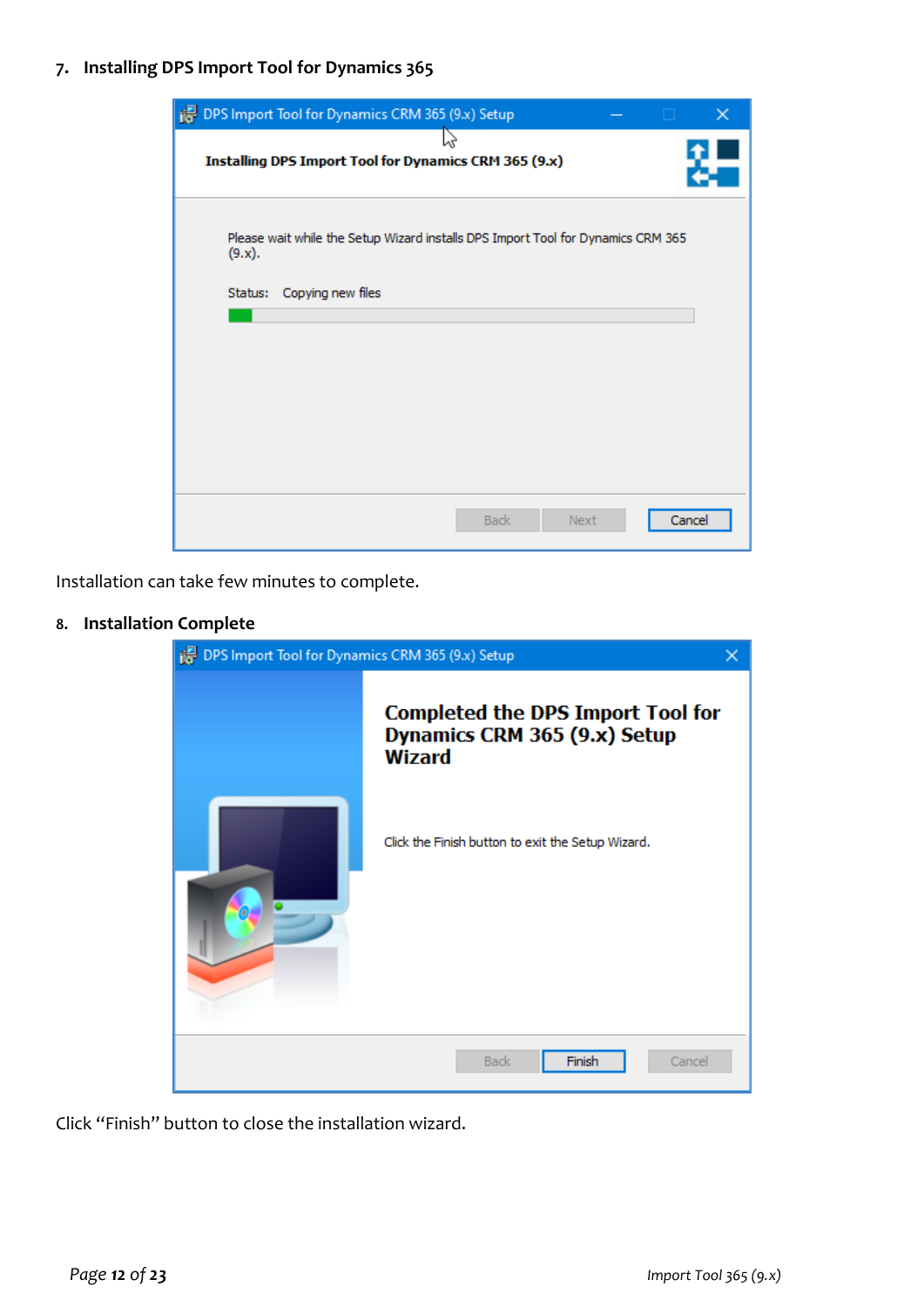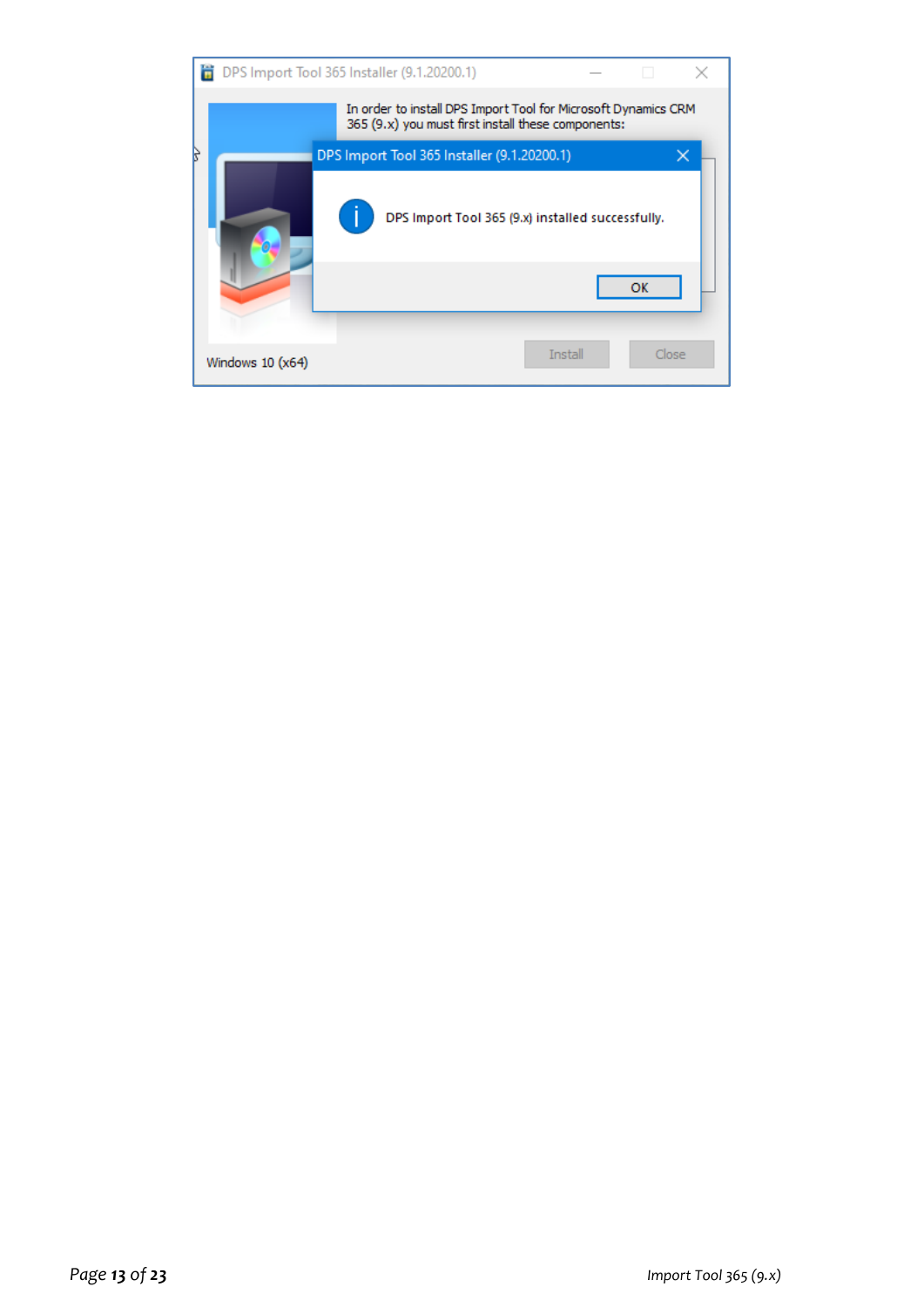#### **1. Go to All Programs and find "***DPS Limited"* **folder**

The following shortcuts will be available:

- Import Tool 365 (9.x)
- Import Tool 365 (9.x) Command Line

#### **2. Select "***Import Tool 365 (9.x)"*

This will start the Import Tool application.

#### **3. Connection Configuration**

When running the Import Tool for the first time you will have to create a new connection.

From the main menu select Connection and click on 'Manage'.

| 器修日マ                        |                                 |                                        |  | Import Tool - Import Tool |
|-----------------------------|---------------------------------|----------------------------------------|--|---------------------------|
| $\boxed{\blacksquare}$      | Project                         | Connection License Help                |  |                           |
| <b>READ</b><br>$\checkmark$ | <b>CONTRACTOR</b><br>Connection | <u>es</u><br>Connect Disconnect Manage |  |                           |

Connection Manager screen will open. Click "New" button.

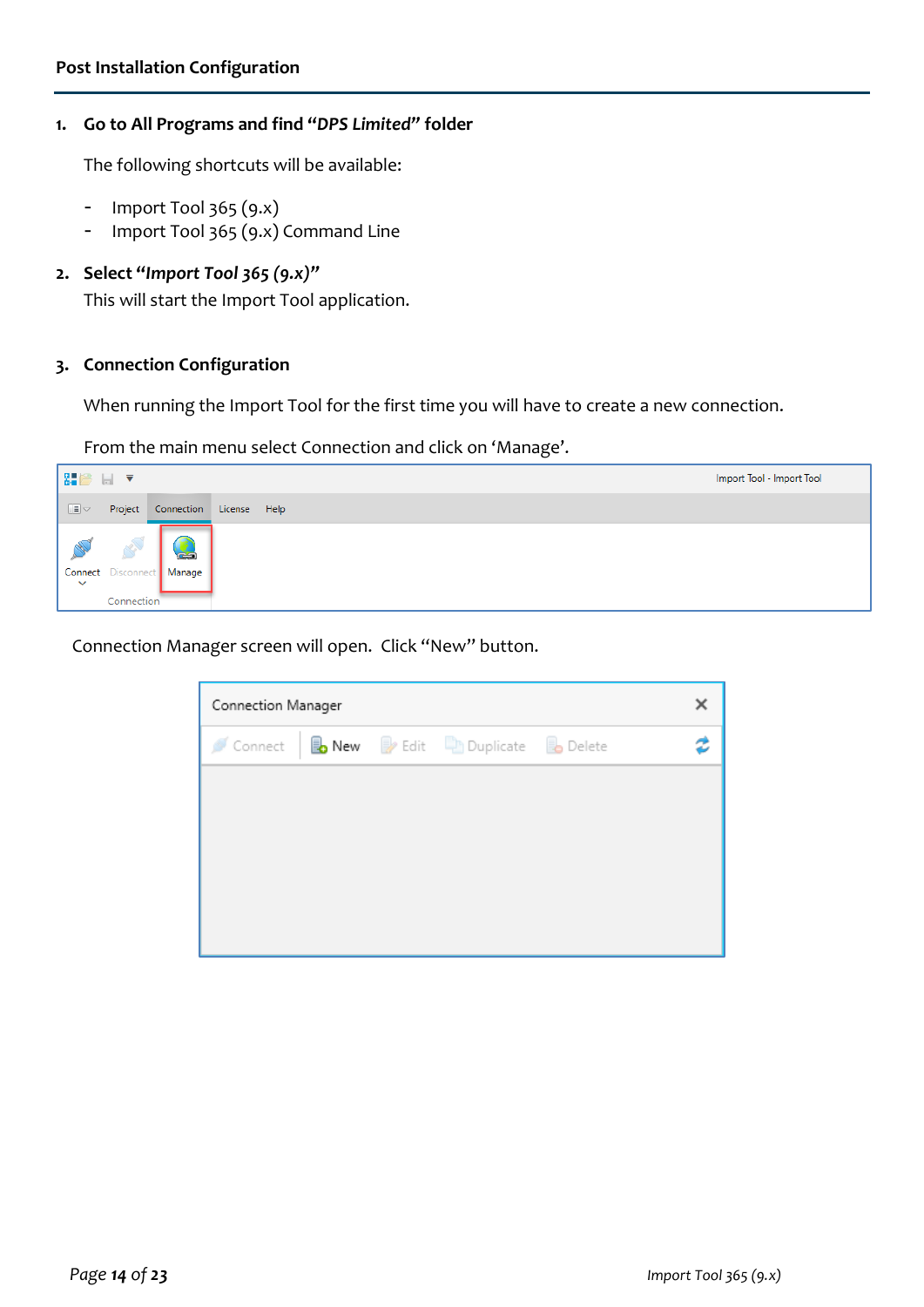Connection Editor window will open. It has three tabs:

• **General**

| Connection Editor |                                                            |    | ×      |
|-------------------|------------------------------------------------------------|----|--------|
| General<br>Login  | License                                                    |    |        |
| Name:             | DPS                                                        |    |        |
| Notes:            |                                                            |    |        |
|                   | c1bced57-de69-435d-9a1e-168b6c265d26<br>Default connection |    |        |
|                   |                                                            |    |        |
| Test              |                                                            | OK | Cancel |

Specify the name for your connection. You can also add some notes (optional). If you tick "Default connection" then the connection you are creating will be selected when launching the Import Tool next time (assuming you have more than one connection available, otherwise if there is only one connection it is always treated as the default).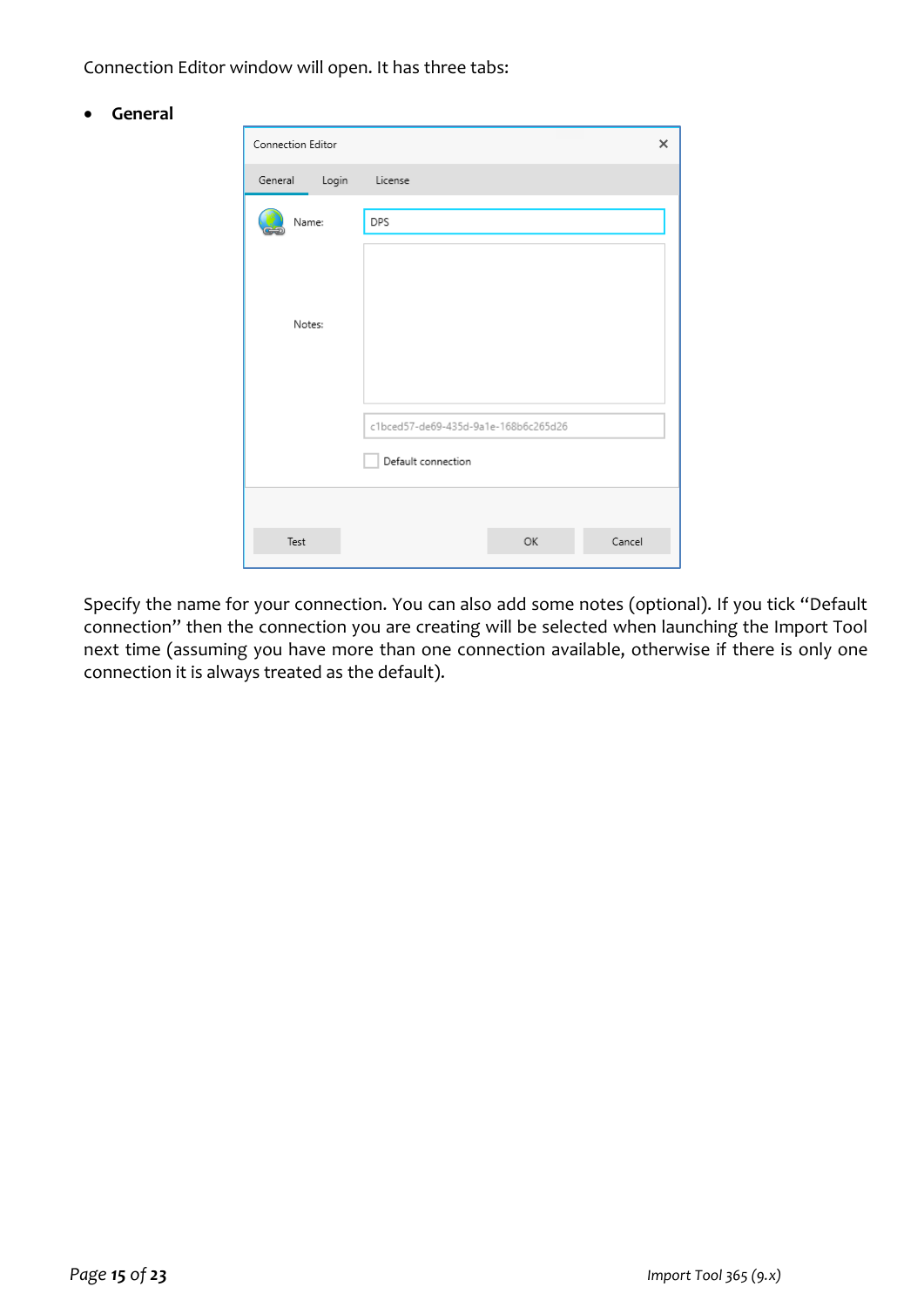• **Login**

| Dynamics 365:                |                                             |
|------------------------------|---------------------------------------------|
|                              | ×                                           |
| License                      |                                             |
|                              |                                             |
| ◯ 365                        | ) IFD<br>C                                  |
|                              |                                             |
| Auto                         |                                             |
|                              |                                             |
|                              |                                             |
|                              |                                             |
|                              |                                             |
|                              |                                             |
|                              | Cancel                                      |
|                              |                                             |
|                              |                                             |
| On-premises:                 |                                             |
|                              | ×                                           |
| License                      |                                             |
|                              |                                             |
| 365 On-premises S2S C        | ) IFD                                       |
| Use current user credentials |                                             |
|                              |                                             |
|                              |                                             |
|                              |                                             |
| Remember password            |                                             |
| Select your organization     |                                             |
|                              |                                             |
|                              | $\bigcirc$ On-premises $\bigcirc$ S2S<br>ОК |

Enter the URL of your Dynamics server you normally use. There are several connection options available:

- **365**  use this option if you are using Dynamics 365 online. The extra Prompt setting you should leave as Auto when running the application for the first time. This will ensure that consent for the Import Tool to access Dynamics 365 API can be granted. However, the following options are available and can be changed later:
	- Auto automatically determine whether to prompt for user credentials which is recommended option, however you can select any other option if needed.
	- **Always** this option will always show credentials popup window.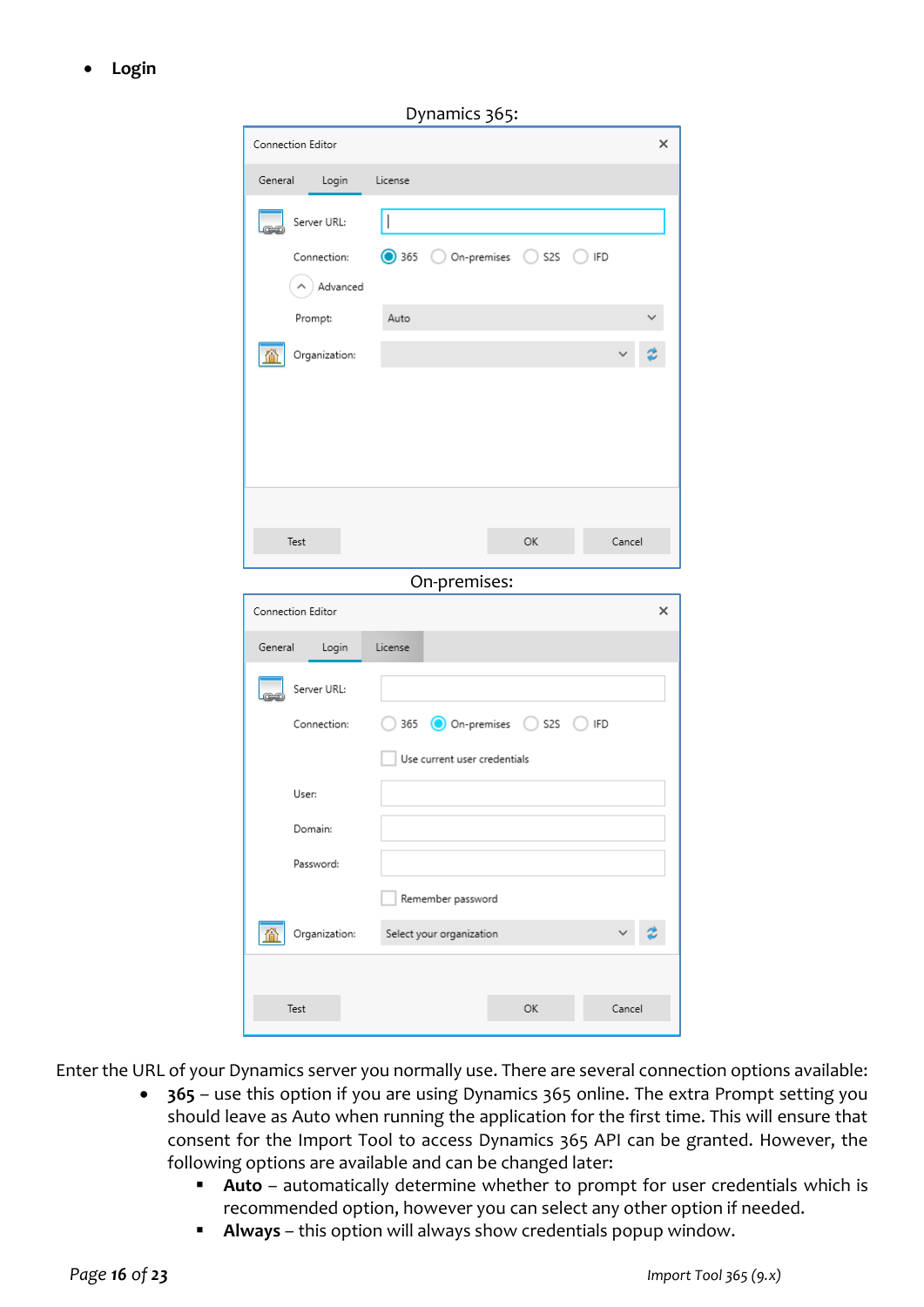- **Refresh Session** this option will re-authorize user even if a valid session is available. Normally there is no need to use this option.
- **Select Account** use this option if user has multiple accounts at the Authorization Server. Normally there is no need to use this option.
- **Never**  use this option if you want to preserve user credentials and avoid the necessity to re-enter the credentials when application starts. This option may not work in some scenarios if for example using multi-factor authentication. In this case use **Auto** option.
- **On-premises** use this option if you are using your own hosted installation of Dynamics 365. You can choose two login modes:
	- Use current user credentials or
	- Specify custom credentials with an option to preserve the password.
- **S2S**  this is advanced option that allows using server-to-server connection and requires extra configuration in your tenant.
- **IFD**  use this option if you are using on-premises setup with Internet Facing Deployment

If you are using a 365 connection, you will be asked to grant Import Tool permissions. This needs to be done at the first login only. Depending on your permissions you may see an option to give consent on behalf your organization. If you leave it unchecked, it simply means each user will have to give consent individually which is perfectly acceptable.

| <b>Permissions requested</b><br><b>Import Tool 365</b><br><b>C-</b> dynamics-pros.com                                                                                                                                                                                                                      |        |        |  |
|------------------------------------------------------------------------------------------------------------------------------------------------------------------------------------------------------------------------------------------------------------------------------------------------------------|--------|--------|--|
| This application is not published by Microsoft or your<br>organisation.                                                                                                                                                                                                                                    |        |        |  |
| This app would like to:                                                                                                                                                                                                                                                                                    |        |        |  |
| $\vee$ Access Common Data Service as organization users                                                                                                                                                                                                                                                    |        |        |  |
| $\vee$ Sign in and read user profile                                                                                                                                                                                                                                                                       |        |        |  |
| Consent on behalf of your organisation                                                                                                                                                                                                                                                                     |        |        |  |
| If you accept, this app will get access to the specified resources for all<br>users in your organisation. No one else will be prompted to review these<br>permissions.                                                                                                                                     |        |        |  |
| Accepting these permissions means that you allow this app to use your<br>data as specified in their Terms of Service and Privacy Statement. The<br>publisher has not provided links to their Terms for you to review. You<br>can change these permissions at https://myapps.microsoft.com. Show<br>details |        |        |  |
| Does this app look suspicious? Report it here                                                                                                                                                                                                                                                              |        |        |  |
|                                                                                                                                                                                                                                                                                                            | Cancel | Accept |  |

Accepting above terms is required step to grant Import Tool access to the data via the web API.

Click  $\Box$  or try expanding Organization dropdown to populate the organizations and select the organization you want to connect to. At this stage you can test your connection by clicking "Test" button.

• **License**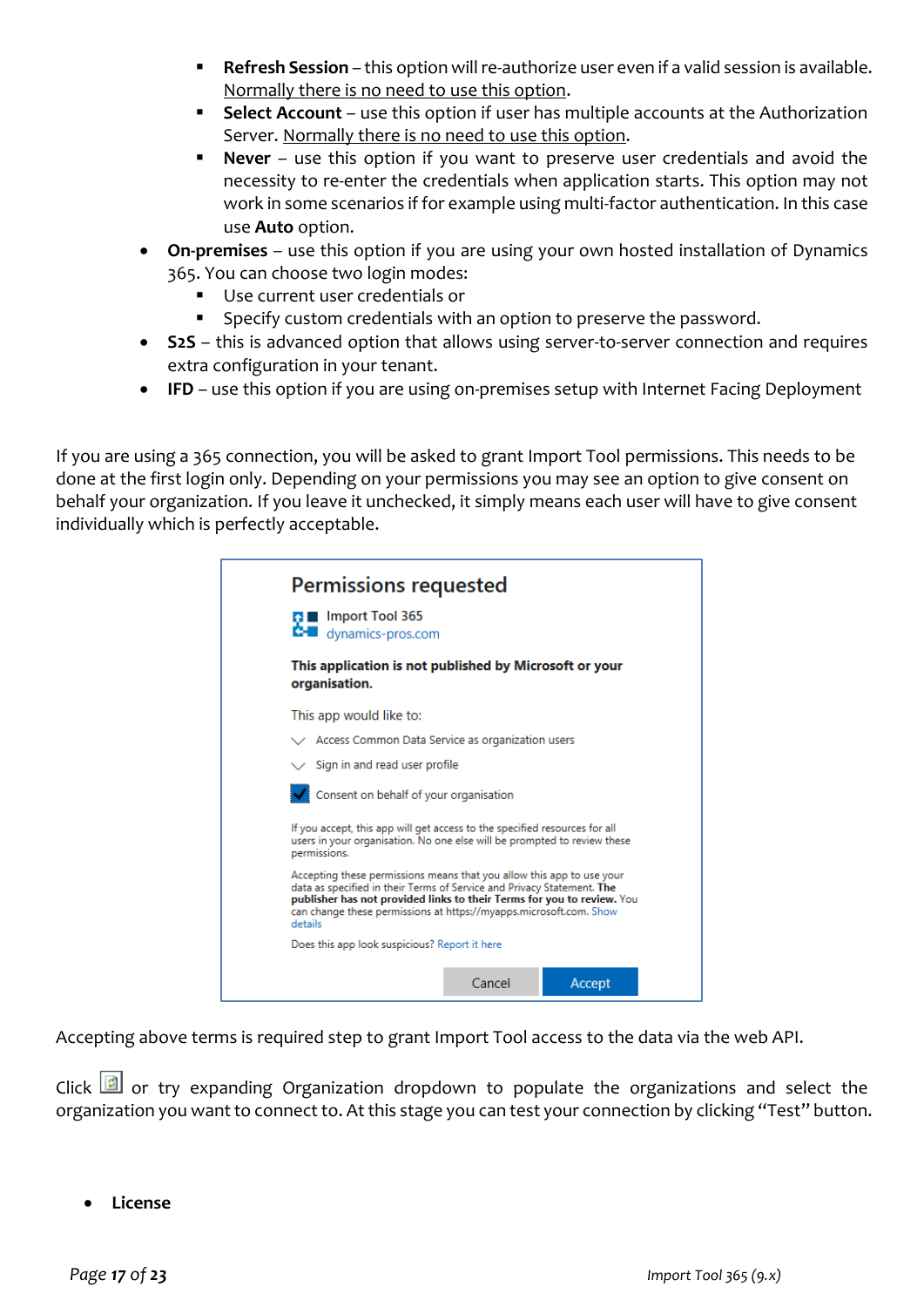Enter your registration key if you already have it. You can always enter the registration key later using this window or from the Main Menu by going to License  $\rightarrow$  Registration. Without the license application is fully functional but is limited to process (import) first five records only.

Once your connection has been defined, click "Connect".

| Connection Manager   |  |  |                                               | х                |  |
|----------------------|--|--|-----------------------------------------------|------------------|--|
| Connect              |  |  | <b>B</b> New <b>P</b> Edit <b>P</b> Duplicate | <b>Bo</b> Delete |  |
| دیده ا<br><b>DPS</b> |  |  |                                               |                  |  |
|                      |  |  |                                               |                  |  |

#### **4. Progress window will be displayed:**

| Please wait         |
|---------------------|
| Retrieving metadata |

It can take few minutes to complete for the first time. The metadata will be cached locally and next time the application is launched, it should be much quicker.

#### **5. Product Registration**

The downloaded version of the Import Tool contains a fully functional product with a limit of five records that can be processed (created, updated, etc.). This restriction is waived upon product registration.

If you purchased the license, then go to License  $\rightarrow$  Registration from the Main Menu and enter your registration key. Alternatively lick the "Unregistered Version" link displayed in the status bar in the bottom left corner of the application window.

You can also enter the registration information in the Connection Editor window (License tab).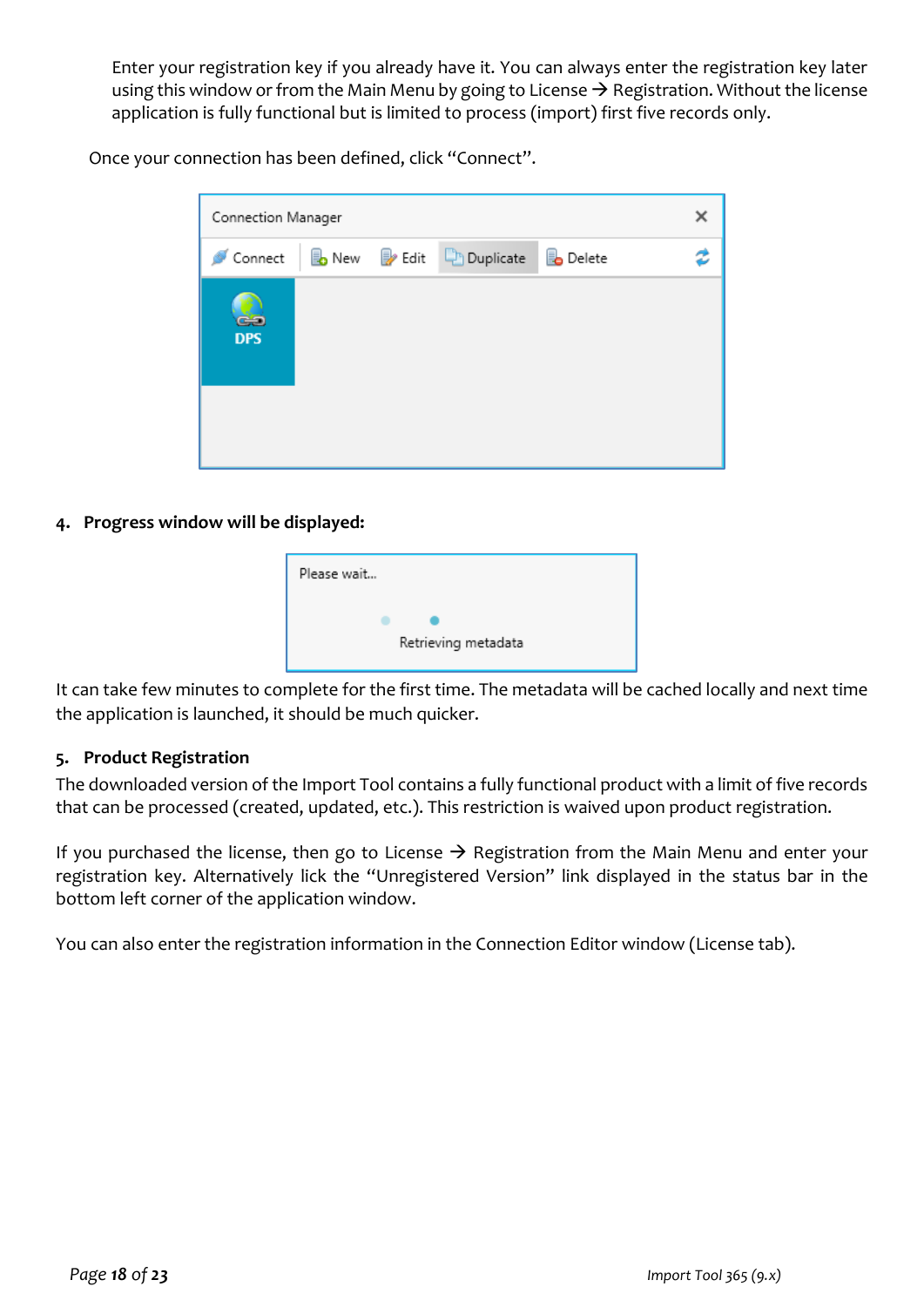| Registration  |                                                                                                                | ×      |
|---------------|----------------------------------------------------------------------------------------------------------------|--------|
| License       |                                                                                                                |        |
| Organization: | unq779e0b27f36643a0828f93886ab39                                                                               |        |
| License:      |                                                                                                                |        |
| Expiry Date:  |                                                                                                                |        |
| Modules:      | Activities<br>Custom<br>Customer Records<br>Field Service<br>Many to Many Relationships<br>Marketing Campaigns |        |
|               | OK                                                                                                             | Cancel |

Enter your registration key and click "OK".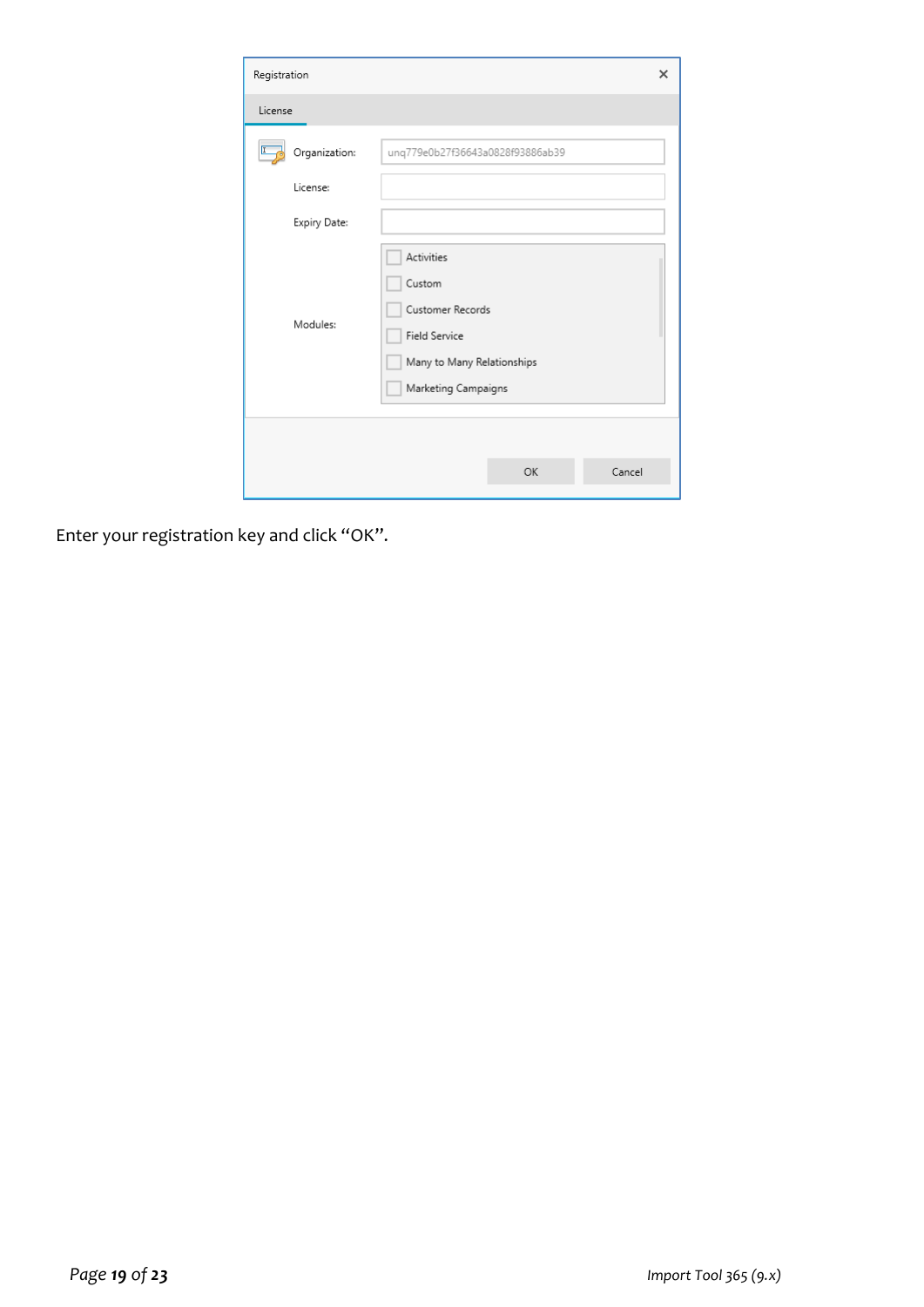#### **1. From Main Menu select Help**

**2. Click Check for Updates**



**3. Check for updates screen will open and system will verify if you are using the latest version.**

| Check for Updates                                                                  |                                |  |  |  |  |  |  |
|------------------------------------------------------------------------------------|--------------------------------|--|--|--|--|--|--|
| There is no update available at this time.                                         |                                |  |  |  |  |  |  |
| Your version: 9.1.21169.1                                                          |                                |  |  |  |  |  |  |
| Latest version: 9.1.21169.1                                                        |                                |  |  |  |  |  |  |
| Date:                                                                              | 18/06/2021                     |  |  |  |  |  |  |
| Changes:                                                                           |                                |  |  |  |  |  |  |
| 9.0.18062.1<br>Initial release.<br>9.1.21169.1<br>- New modern UI<br>- Use Web API | - Use global discovery service |  |  |  |  |  |  |
|                                                                                    | Close                          |  |  |  |  |  |  |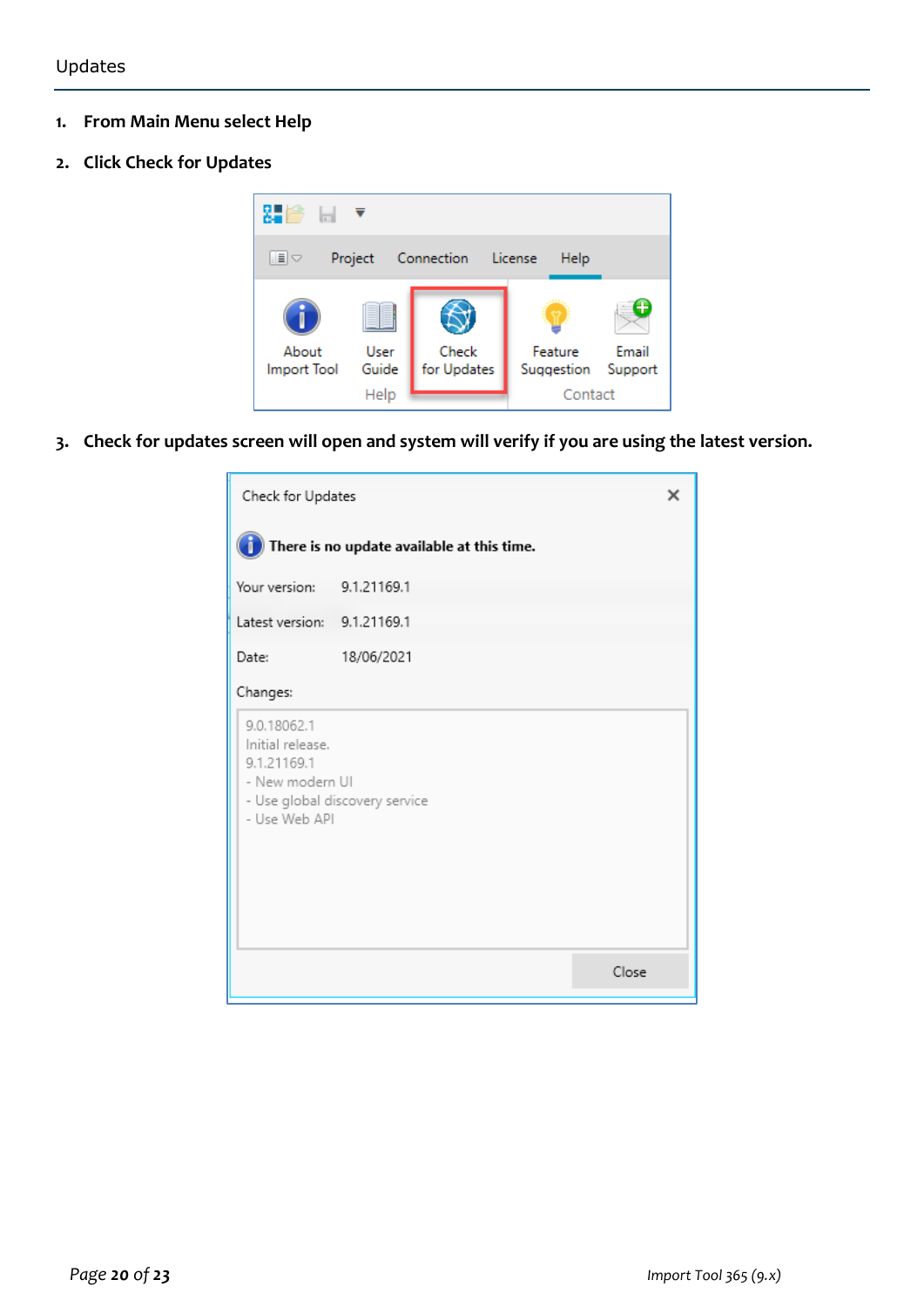#### **4. Uninstall using Programs and Features.**

Go to Control Panel and open Programs and Features item. Find DPS Import Tool for Dynamics CRM 2016 and click Uninstall.

| Control Panel\All Control Panel Items\Programs and Features                                             |                                                                                                                         |  |                                                                                                                              |           |            |           |                     |      |         |  |    |   |
|---------------------------------------------------------------------------------------------------------|-------------------------------------------------------------------------------------------------------------------------|--|------------------------------------------------------------------------------------------------------------------------------|-----------|------------|-----------|---------------------|------|---------|--|----|---|
|                                                                                                         | > Control Panel > All Control Panel Items > Programs and Features<br>$\leftarrow$<br>$\rightarrow$<br>Õ<br>$\checkmark$ |  |                                                                                                                              |           |            |           |                     |      | مر      |  |    |   |
| O                                                                                                       | <b>Control Panel Home</b><br>View installed updates<br>Turn Windows features on or                                      |  | Uninstall or change a program<br>To uninstall a program, select it from the list and then click Uninstall, Change or Repair. |           |            |           |                     |      |         |  |    |   |
|                                                                                                         | off                                                                                                                     |  | Organise $\blacktriangledown$                                                                                                | Uninstall | Repair     |           |                     |      |         |  | 距→ | Q |
|                                                                                                         |                                                                                                                         |  | Name                                                                                                                         |           | ᄉ          | Publisher | Installed On        | Size | Version |  |    |   |
| <b>&amp; DPS Import Tool for Dynamics CRM 365 (9.x)</b><br><b>Dynamics Professional Solutions</b>       |                                                                                                                         |  |                                                                                                                              |           | 27/12/2020 |           | 22.0 MB 9.1.20200.1 |      |         |  |    |   |
| Programs and Features<br>Are you sure you want to uninstall DPS Import Tool for Dynamics CRM 365 (9.x)? |                                                                                                                         |  |                                                                                                                              |           |            |           |                     |      |         |  |    |   |
| Yes<br>No<br>In the future, do not show me this dialogue box                                            |                                                                                                                         |  |                                                                                                                              |           |            |           |                     |      |         |  |    |   |

Confirm the operation and uninstall process will start.

| DPS Import Tool for Dynamics CRM 365 (9.x)                                        |  |  |  |  |  |  |
|-----------------------------------------------------------------------------------|--|--|--|--|--|--|
| Please wait while Windows configures DPS Import Tool for Dynamics<br>CRM 365 (9x) |  |  |  |  |  |  |
| Cancel                                                                            |  |  |  |  |  |  |

#### **5. Uninstall using the installer file**

Launch the ImportTool\_2016.exe.

| DPS Import Tool 365 Installer (9.1.20200.1) |                                              |           | п     | × |
|---------------------------------------------|----------------------------------------------|-----------|-------|---|
|                                             | $\boxed{\smile}$ Import Tool x64 (Installed) |           |       |   |
| Windows 10 (x64)                            |                                              | Uninstall | Close |   |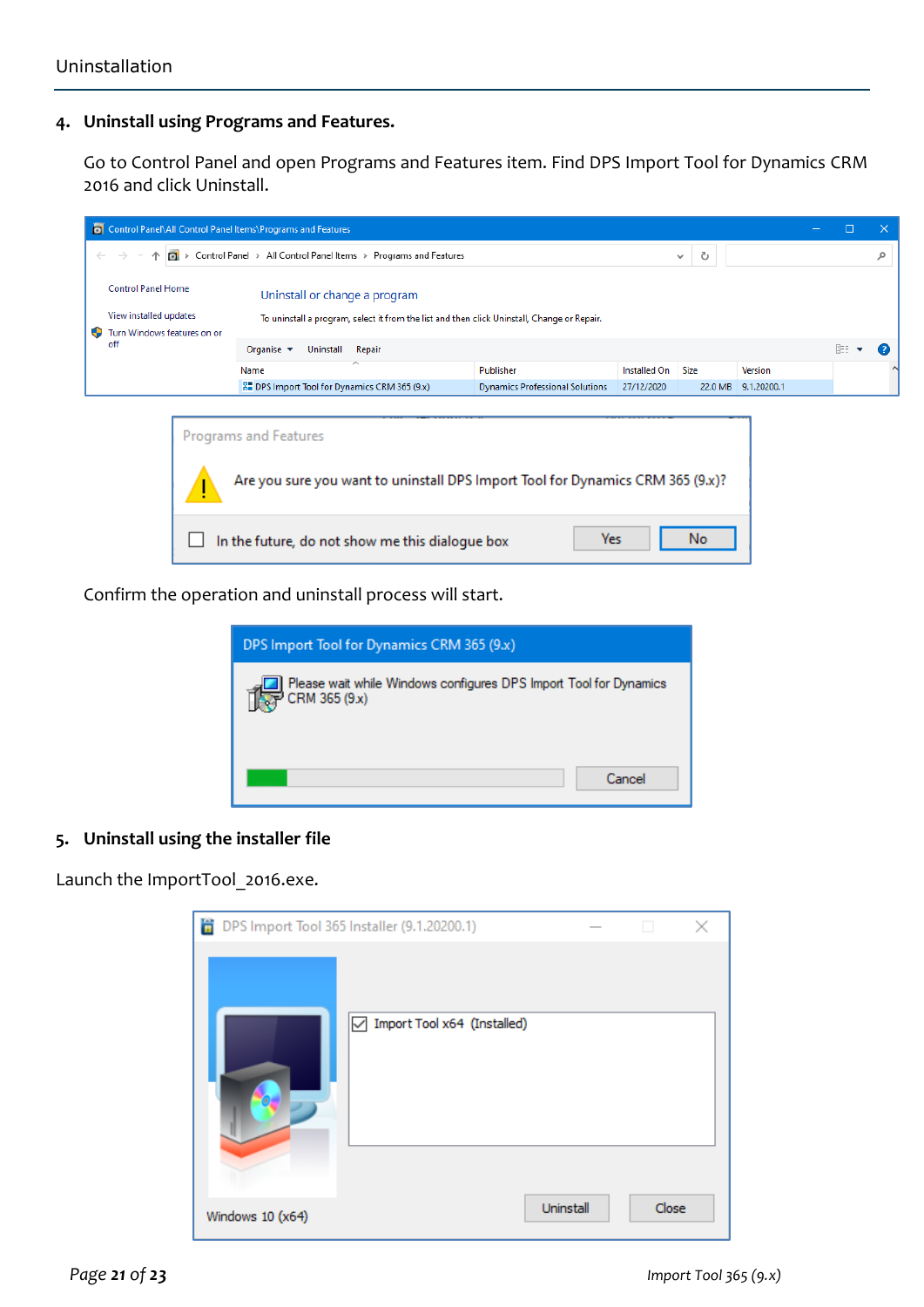#### Click Uninstall button to begin.